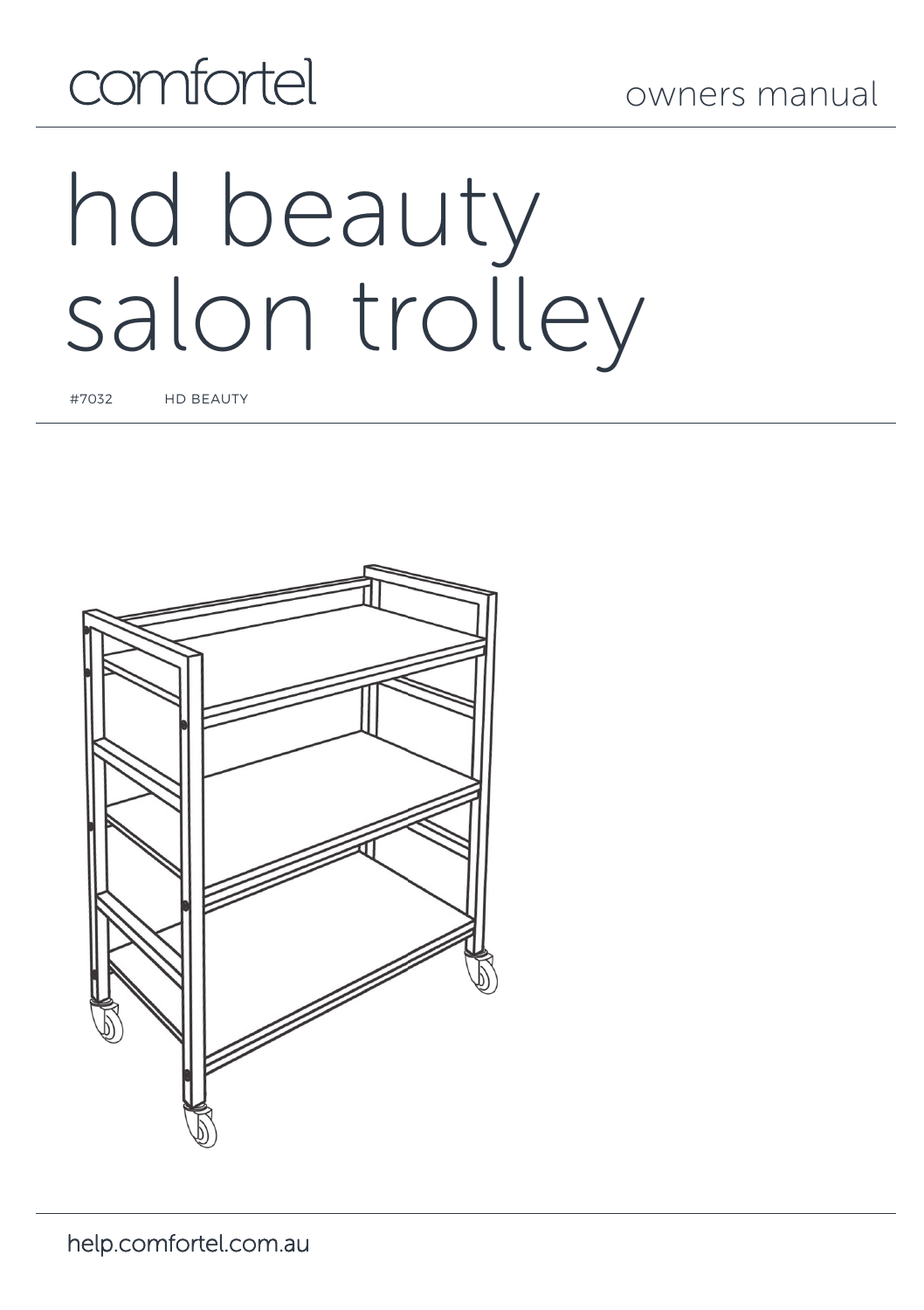## GENERAL SAFETY

- 1. Read carefully and keep these instructions in a safe place.
- 2. Use this product only for its intended function and do not use attachments not recommended by the manufacturer.
- 3. Do not use outdoors.

# GET STARTED

# H D B E A U T Y

Salon Trolley

Material: White Steel Frame, Melamine Shelves Wheels: 75mm Smooth Rolling Wheels

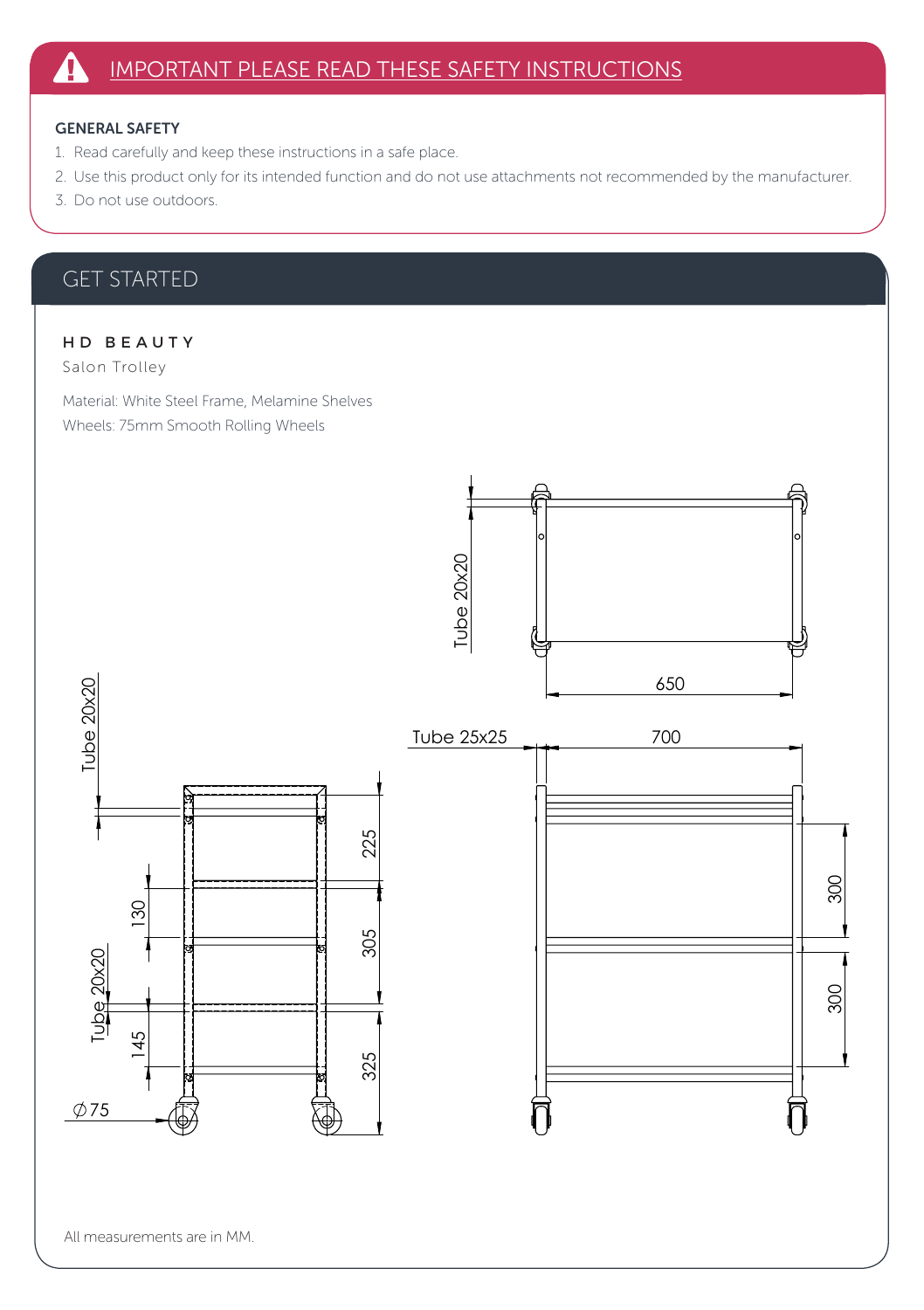INSTALLATION & ASSEMBLY